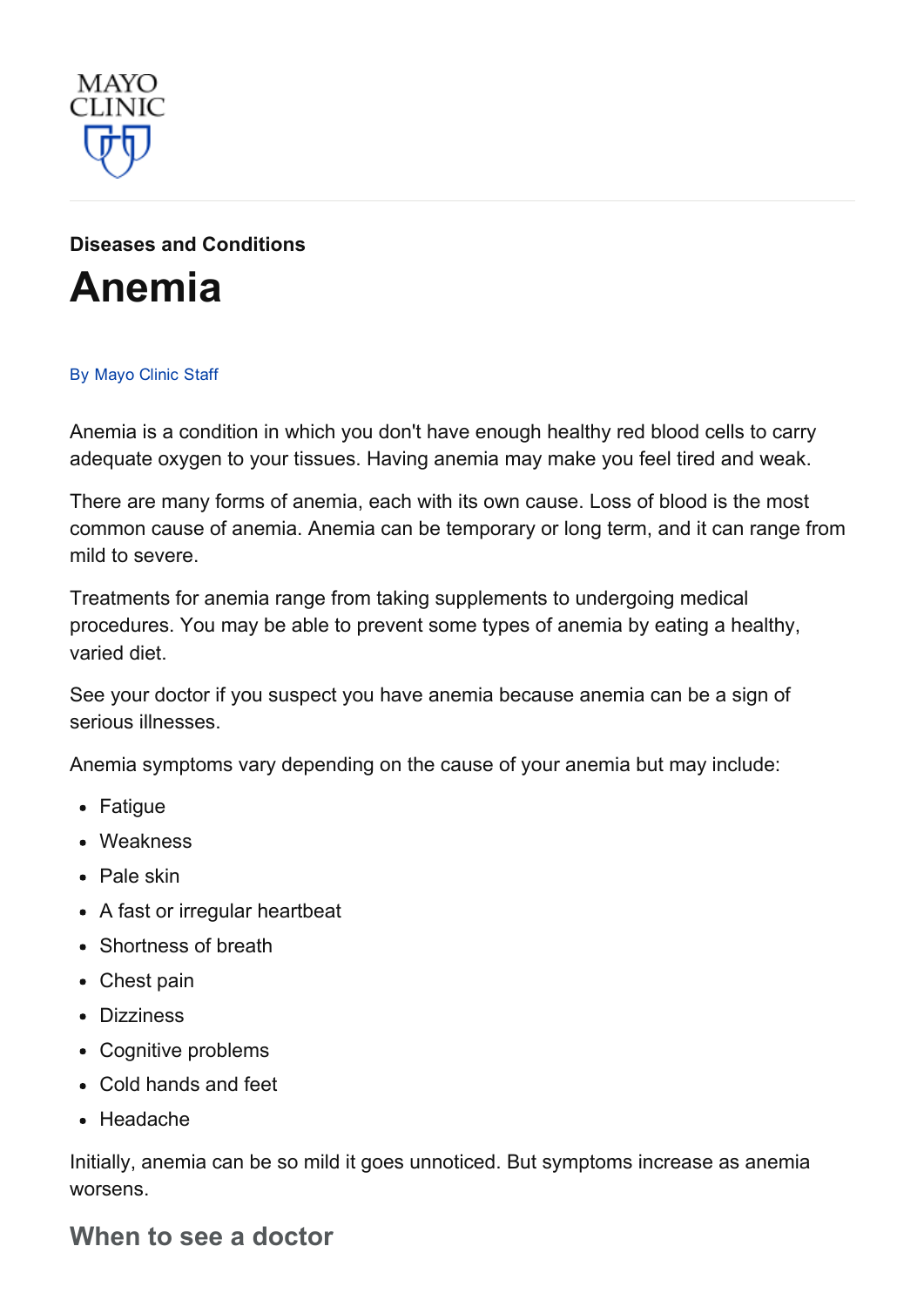Make an appointment with your doctor if you're feeling fatigued for unexplained reasons. Some anemias, such as iron deficiency anemia or vitamin B-12 deficiency, are common.

Fatigue has many causes besides anemia, so don't assume that if you're tired you must be anemic. Some people learn that their hemoglobin is low, which indicates anemia, when they go to donate blood.

Low hemoglobin may be a temporary problem remedied by eating more iron-rich foods or taking a multivitamin containing iron. It may also be a warning sign of bleeding in your body that may be causing you to be deficient in iron.

If you're told that you can't donate blood because of low hemoglobin, make an appointment with your doctor.

Anemia occurs when your blood doesn't have enough red blood cells. This can happen if:

- Your body doesn't make enough red blood cells
- Bleeding causes you to lose red blood cells more quickly than they can be replaced
- Your body destroys red blood cells

### What red blood cells do

Your body makes three types of blood cells — white blood cells to fight infection, platelets to help your blood clot and red blood cells to carry oxygen throughout your body.

Red blood cells contain hemoglobin  $-$  a red, iron-rich protein that gives blood its red color. Hemoglobin enables red blood cells to carry oxygen from your lungs to all parts of your body and to carry carbon dioxide from other parts of the body to your lungs so that it can be exhaled.

Most blood cells, including red blood cells, are produced regularly in your bone marrow — a red, spongy material found within the cavities of many of your large bones. To produce hemoglobin and red blood cells, your body needs iron, vitamin B-12, folate and other nutrients from the foods you eat.

### Causes of common types of anemia

Common types of anemia and their causes include:

• Iron deficiency anemia. Iron deficiency anemia is caused by a shortage of the element iron in your body. Your bone marrow needs iron to make hemoglobin. Without adequate iron, your body can't produce enough hemoglobin for red blood cells.

This type of anemia is often caused by blood loss, such as from heavy menstrual bleeding, an ulcer, cancer, a polyp somewhere in your digestive system, and prolonged use of aspirin or drugs known as nonsteroidal anti-inflammatory drugs (NSAIDs).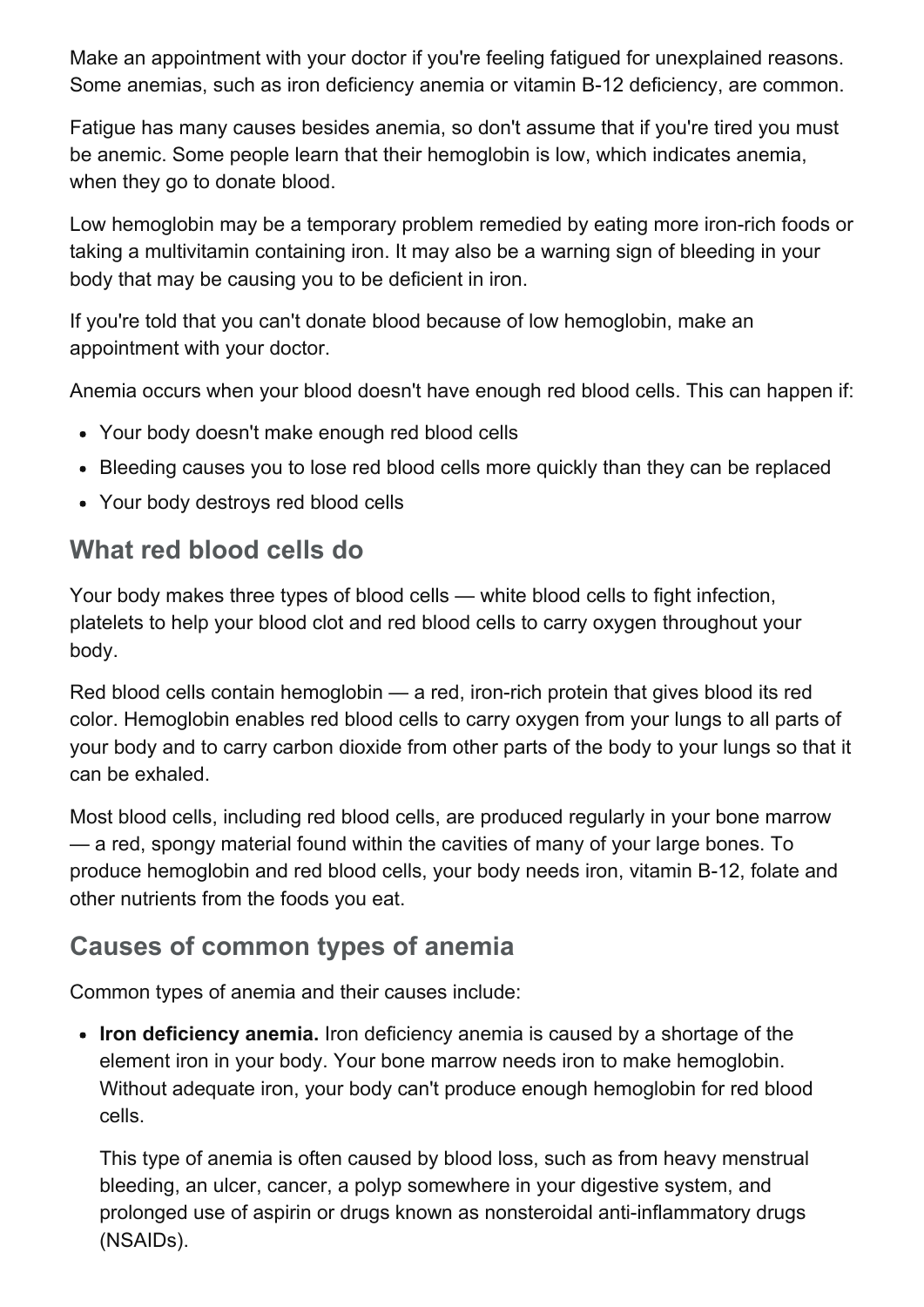• Vitamin deficiency anemias. In addition to iron, your body needs folate and vitamin B-12 to produce sufficient numbers of healthy red blood cells. A diet lacking in these and other key nutrients can cause decreased red blood cell production.

Additionally, some people may eat enough B-12, but their bodies aren't able to process the vitamin. This can lead to vitamin deficiency anemia, also known as pernicious anemia.

- Anemia of chronic disease. Certain chronic diseases such as cancer, HIV/AIDS, rheumatoid arthritis, Crohn's disease and other chronic inflammatory diseases — can interfere with the production of red blood cells, resulting in chronic anemia. Kidney failure also can cause anemia.
- Aplastic anemia. This very rare life-threatening anemia is caused by a decrease in the bone marrow's ability to produce red blood cells. Causes of aplastic anemia include infections, drugs and autoimmune diseases.
- Anemias associated with bone marrow disease. A variety of diseases, such as leukemia, myelodysplasia or myelofibrosis, can cause anemia by affecting blood production in your bone marrow. The effects of these types of cancer and cancer-like disorders vary from a mild alteration in blood production to a complete life-threatening shutdown of the blood-making process.

Other cancers of the blood or bone marrow — such as multiple myeloma, myeloproliferative disorders and lymphoma — also can cause anemia.

- Hemolytic anemias. This group of anemias develops when red blood cells are destroyed faster than bone marrow can replace them. Certain blood diseases can cause increased red blood cell destruction. You can inherit a hemolytic anemia, or you can develop it later in life.
- Sickle cell anemia. This inherited and sometimes serious anemia is caused by a defective form of hemoglobin that forces red blood cells to assume an abnormal crescent (sickle) shape. These irregular-shaped red blood cells die prematurely, resulting in a chronic shortage of red blood cells.
- Other anemias. There are several other rarer forms of anemia, such as thalassemia and anemias caused by defective hemoglobin.

These factors place you at increased risk of anemia:

- A diet lacking in certain vitamins. Choosing a diet that is consistently low in iron, vitamin B-12 and folate increases your risk of anemia.
- Intestinal disorders. Having an intestinal disorder that affects the absorption of nutrients in your small intestine — such as Crohn's disease and celiac disease puts you at risk of anemia. Surgical removal of or surgery to the parts of your small intestine where nutrients are absorbed can lead to nutrient deficiencies and anemia.
- Menstruation. In general, women who haven't experienced menopause have a greater risk of iron deficiency anemia than do men and postmenopausal women.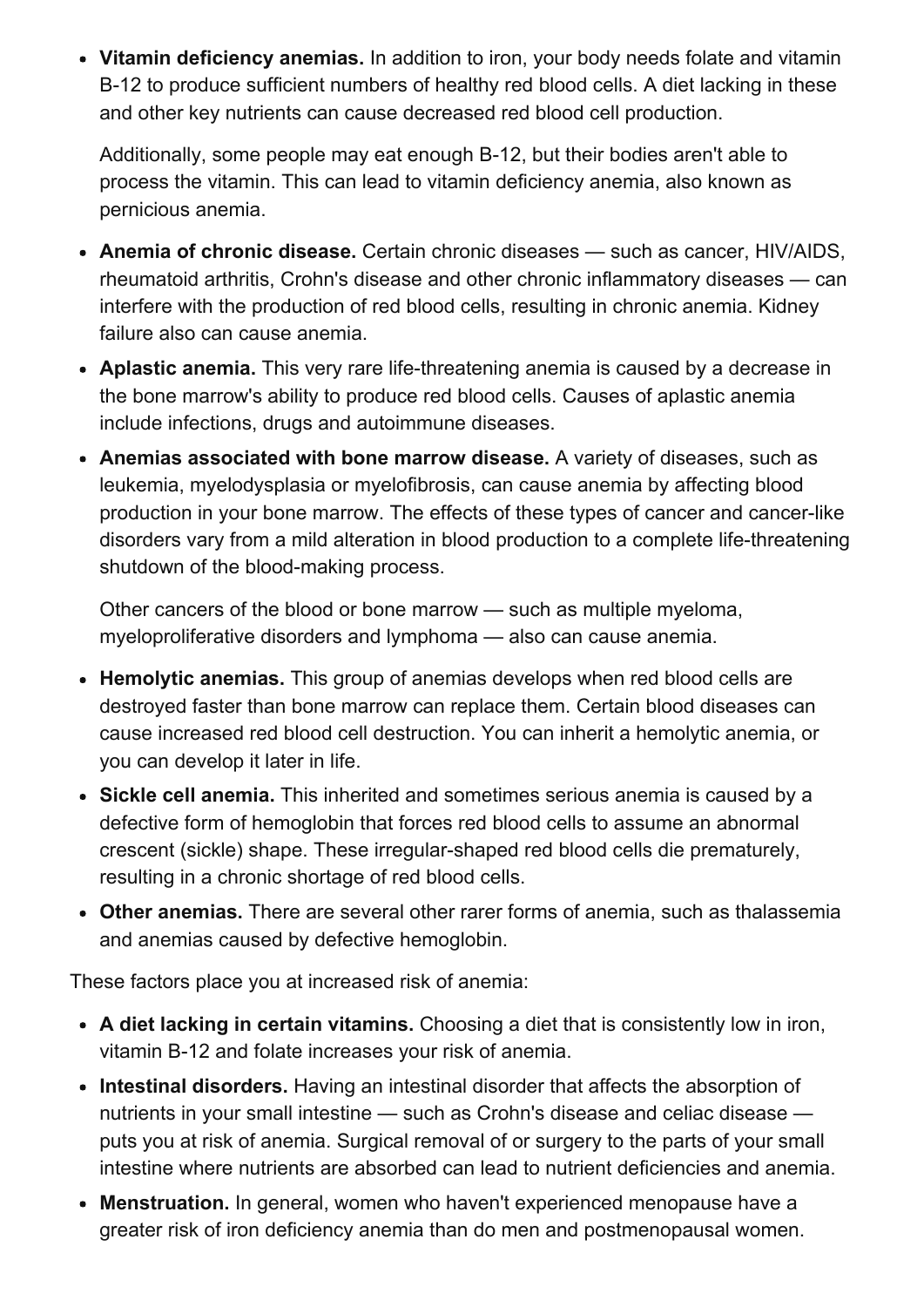That's because menstruation causes the loss of red blood cells.

- Pregnancy. If you're pregnant, you're at an increased risk of iron deficiency anemia because your iron stores have to serve your increased blood volume as well as be a source of hemoglobin for your growing baby.
- Chronic conditions. For example, if you have cancer, kidney or liver failure, or another chronic condition, you may be at risk of anemia of chronic disease. These conditions can lead to a shortage of red blood cells.

Slow, chronic blood loss from an ulcer or other source within your body can deplete your body's store of iron, leading to iron deficiency anemia.

- Family history. If your family has a history of an inherited anemia, such as sickle cell anemia, you also may be at increased risk of the condition.
- Other factors. A history of certain infections, blood diseases and autoimmune disorders, alcoholism, exposure to toxic chemicals, and the use of some medications can affect red blood cell production and lead to anemia.

Left untreated, anemia can cause numerous complications, such as:

- Severe fatigue. When anemia is severe enough, you may be so tired that you can't complete everyday tasks. You may be too exhausted to work or play.
- Heart problems. Anemia can lead to a rapid or irregular heartbeat an arrhythmia. Your heart must pump more blood to compensate for the lack of oxygen in the blood when you're anemic. This can even lead to congestive heart failure.
- Death. Some inherited anemias, such as sickle cell anemia, can be serious and lead to life-threatening complications. Losing a lot of blood quickly results in acute, severe anemia and can be fatal.

Make an appointment with your primary care doctor if you have prolonged fatigue or other signs or symptoms that worry you. If you're diagnosed with a type of anemia that requires more complex treatment, such as aplastic anemia or anemia caused by other diseases, you may be referred to a doctor who specializes in blood disorders (hematologist).

Because appointments can be brief and there's often a lot of ground to cover, it's a good idea to be well-prepared. Here's some information to help you get ready.

### What you can do

- List any symptoms you're experiencing, including any that may seem unrelated to the reason for which you scheduled the appointment.
- List key personal information, including any major stresses or recent life changes.
- Make a list of all medications, vitamins or supplements that you're taking to show your doctor.
- List questions to ask your doctor.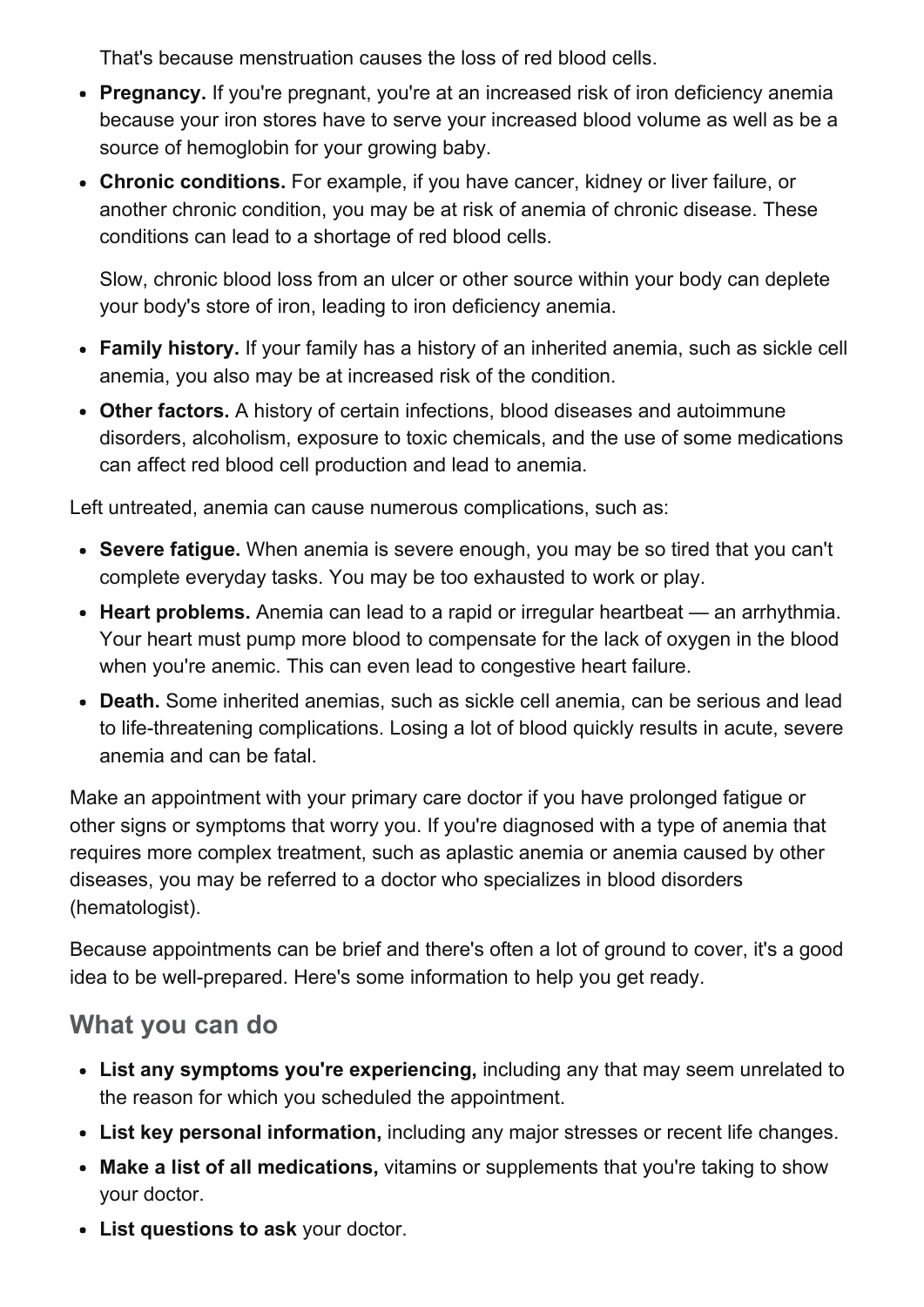Your time with your doctor is limited, so preparing a list of questions can help you make the most of your appointment. List your questions from most important to least important in case time runs out.

For anemia, some basic questions to ask your doctor include:

- What's the most likely cause of my symptoms?
- Are there other possible causes for my symptoms?
- What kinds of tests do I need?
- What caused my anemia?
- Is my anemia likely temporary, or will I always have it?
- What treatments are available? What are the possible side effects of each?
- What treatment do you recommend for me?
- I have these other health conditions. How can I best manage these conditions together?
- Do I need to follow any dietary restrictions?
- Are there foods I need to add to my diet? How often do I need to eat these foods?
- Do you have any brochures or other printed material that I can take with me? What websites do you recommend?

In addition to the questions that you've prepared to ask your doctor, don't hesitate to ask additional questions during your appointment.

## What to expect from your doctor

Your doctor is likely to ask you a number of questions. Being ready to answer them may reserve time to go over any points you want to spend more time on. Your doctor may ask:

- When did you begin having these symptoms?
- Do you have your symptoms all the time, or do they come and go?
- How severe are your symptoms?
- What, if anything, seems to improve your symptoms?
- What, if anything, appears to worsen your symptoms?

To diagnose anemia, your doctor may recommend:

- Physical exam. During a physical exam, your doctor may listen to your heart and your breathing. Your doctor may also place his or her hands on your abdomen to feel the size of your liver and spleen.
- Complete blood count (CBC). A CBC is used to count the number of blood cells in a sample of your blood. For anemia, your doctor will be interested in the levels of the red blood cells contained in the blood (hematocrit) and the hemoglobin in your blood.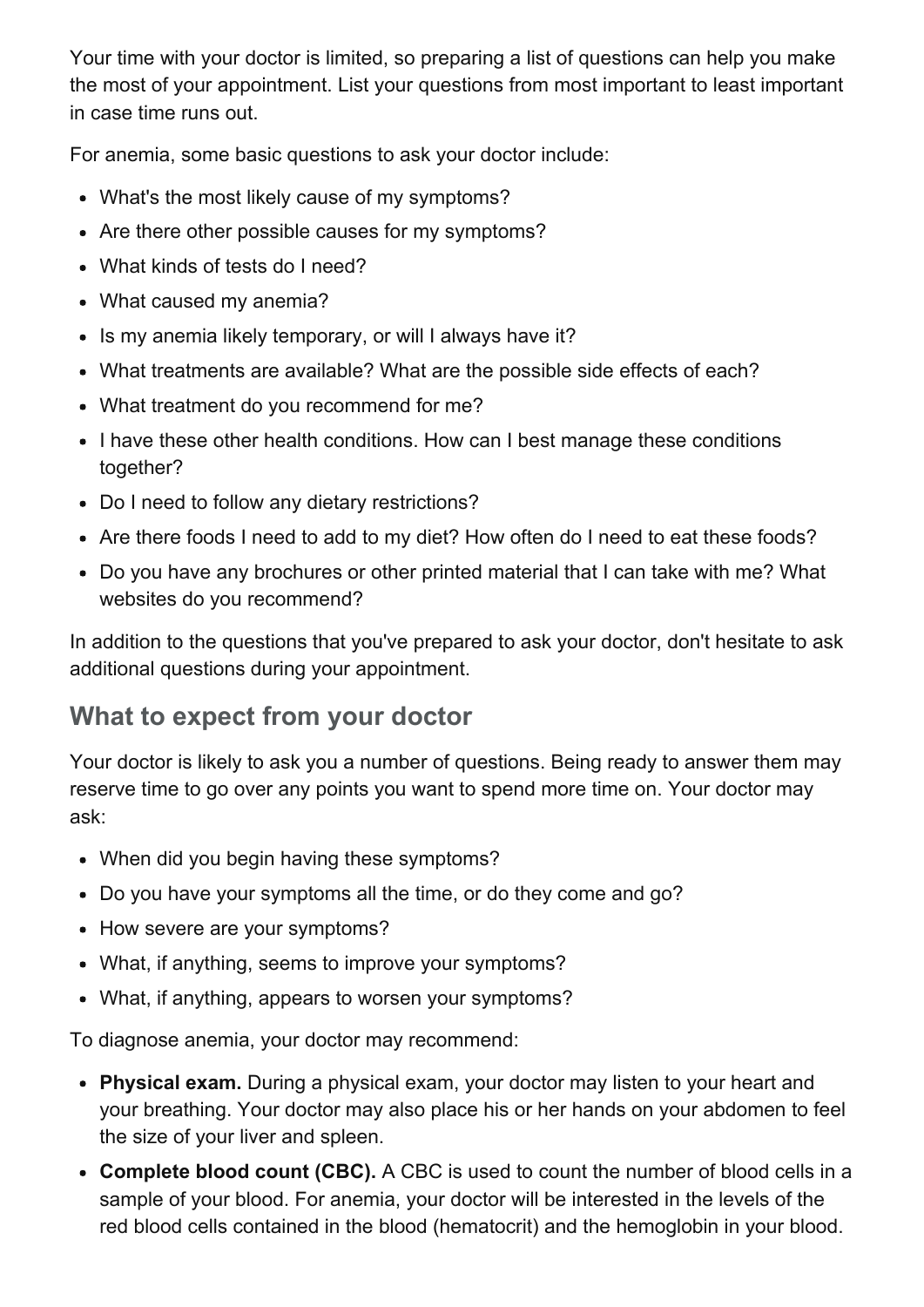Normal adult hematocrit values vary from one medical practice to another but are generally between 40 and 52 percent for men and 35 and 47 percent for women. Normal adult hemoglobin values are generally 14 to 18 grams per deciliter for men and 12 to 16 grams per deciliter for women.

A test to determine the size and shape of your red blood cells. Some of your red blood cells may also be examined for unusual size, shape and color. Doing so can help pinpoint a diagnosis.

For example, in iron deficiency anemia, red blood cells are smaller and paler in color than normal. In vitamin deficiency anemias, red blood cells are enlarged and fewer in number.

#### Additional tests

If you receive a diagnosis of anemia, your doctor may order additional tests to determine the underlying cause.

For example, iron deficiency anemia can result from chronic bleeding of ulcers, benign polyps in the colon, colon cancer, tumors or kidney problems.

Occasionally, it may be necessary to study a sample of your bone marrow to diagnose anemia.

Anemia treatment depends on the cause.

• Iron deficiency anemia. This form of anemia is treated with changes in your diet and iron supplements.

If the underlying cause of iron deficiency is loss of blood — other than from menstruation — the source of the bleeding must be located and stopped. This may involve surgery.

- Vitamin deficiency anemias. Folic acid and vitamin C deficiency anemias are treated with dietary supplements and increasing these nutrients in your diet. If your digestive system has trouble absorbing vitamin B-12 from the food you eat, you may receive vitamin B-12 injections.
- Anemia of chronic disease. There's no specific treatment for this type of anemia. Doctors focus on treating the underlying disease. If symptoms become severe, a blood transfusion or injections of synthetic erythropoietin, a hormone normally produced by your kidneys, may help stimulate red blood cell production and ease fatigue.
- Aplastic anemia. Treatment for this anemia may include blood transfusions to boost levels of red blood cells. You may need a bone marrow transplant if your bone marrow is diseased and can't make healthy blood cells.
- Anemias associated with bone marrow disease. Treatment of these various diseases can include simple medication, chemotherapy or bone marrow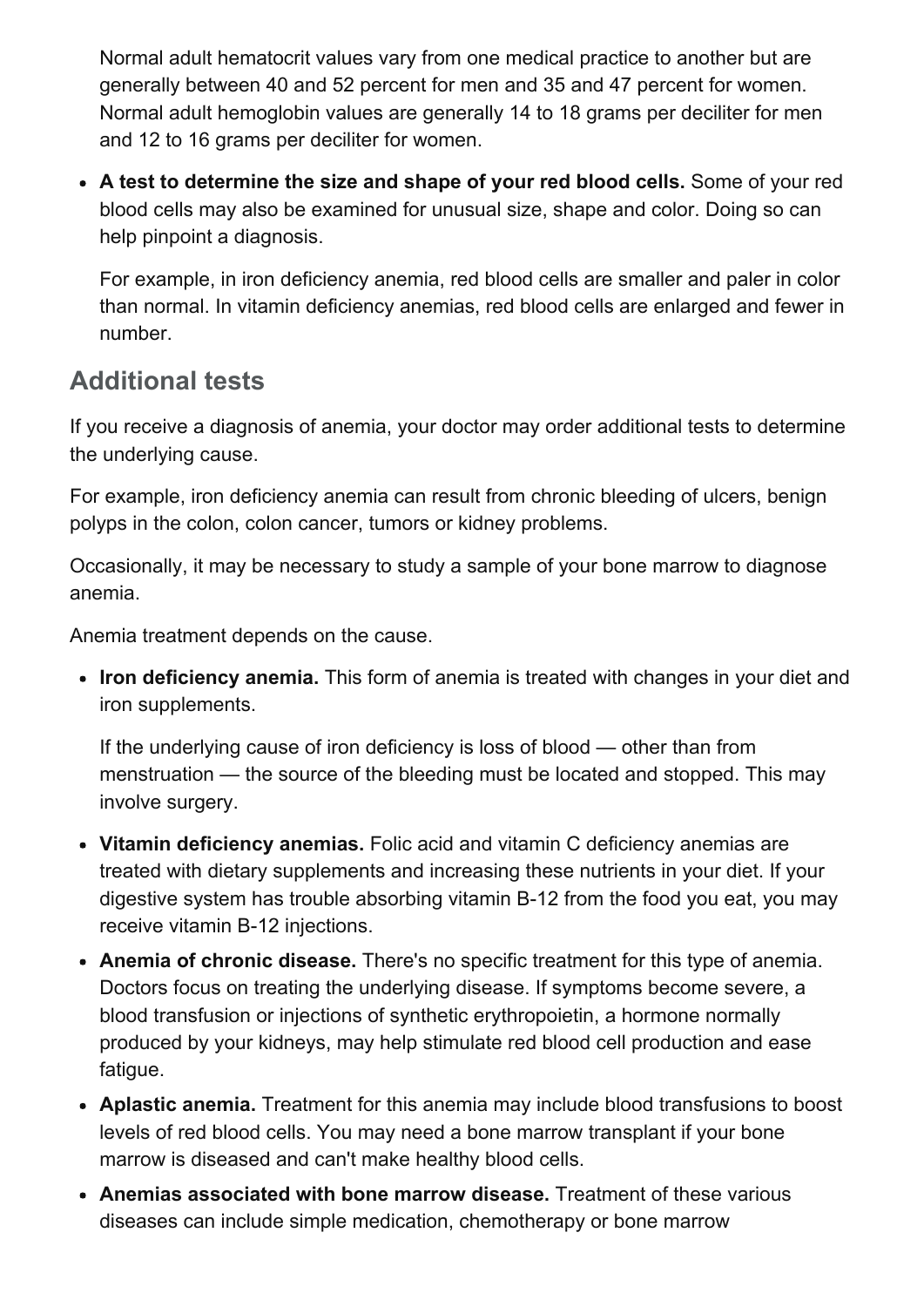transplantation.

• Hemolytic anemias. Managing hemolytic anemias includes avoiding suspect medications, treating related infections and taking drugs that suppress your immune system, which may be attacking your red blood cells.

Depending on the severity of your anemia, a blood transfusion or plasmapheresis may be necessary. Plasmapheresis is a type of blood-filtering procedure. In certain cases, removal of the spleen can be helpful.

Sickle cell anemia. Treatment for this anemia may include the administration of oxygen, pain-relieving drugs, and oral and intravenous fluids to reduce pain and prevent complications. Doctors also may recommend blood transfusions, folic acid supplements and antibiotics.

A bone marrow transplant may be an effective treatment in some circumstances. A cancer drug called hydroxyurea (Droxia, Hydrea) also is used to treat sickle cell anemia.

• Thalassemia. This anemia may be treated with blood transfusions, folic acid supplements, removal of the spleen (splenectomy), a bone marrow transplant or a another drug.

### Choose a vitamin-rich diet

Many types of anemia can't be prevented. However, you can help avoid iron deficiency anemia and vitamin deficiency anemias by choosing a diet that includes a variety of vitamins and nutrients, including:

- Iron. Iron-rich foods include beef and other meats, beans, lentils, iron-fortified cereals, dark green leafy vegetables, and dried fruit.
- Folate. This nutrient, and its synthetic form folic acid, can be found in citrus fruits and juices, bananas, dark green leafy vegetables, legumes, and fortified breads, cereals and pasta.
- Vitamin B-12. This vitamin is found naturally in meat and dairy products. It's also added to some cereals and soy products, such as soy milk.
- Vitamin C. Foods containing vitamin C such as citrus fruits, melons and berries help increase iron absorption.

## Consider genetic counseling if you have a family history of anemia

If you have a family history of an inherited anemia, such as sickle cell anemia or thalassemia, talk to your doctor and possibly a genetic counselor about your risk and what risks you may pass on to your children.

### References